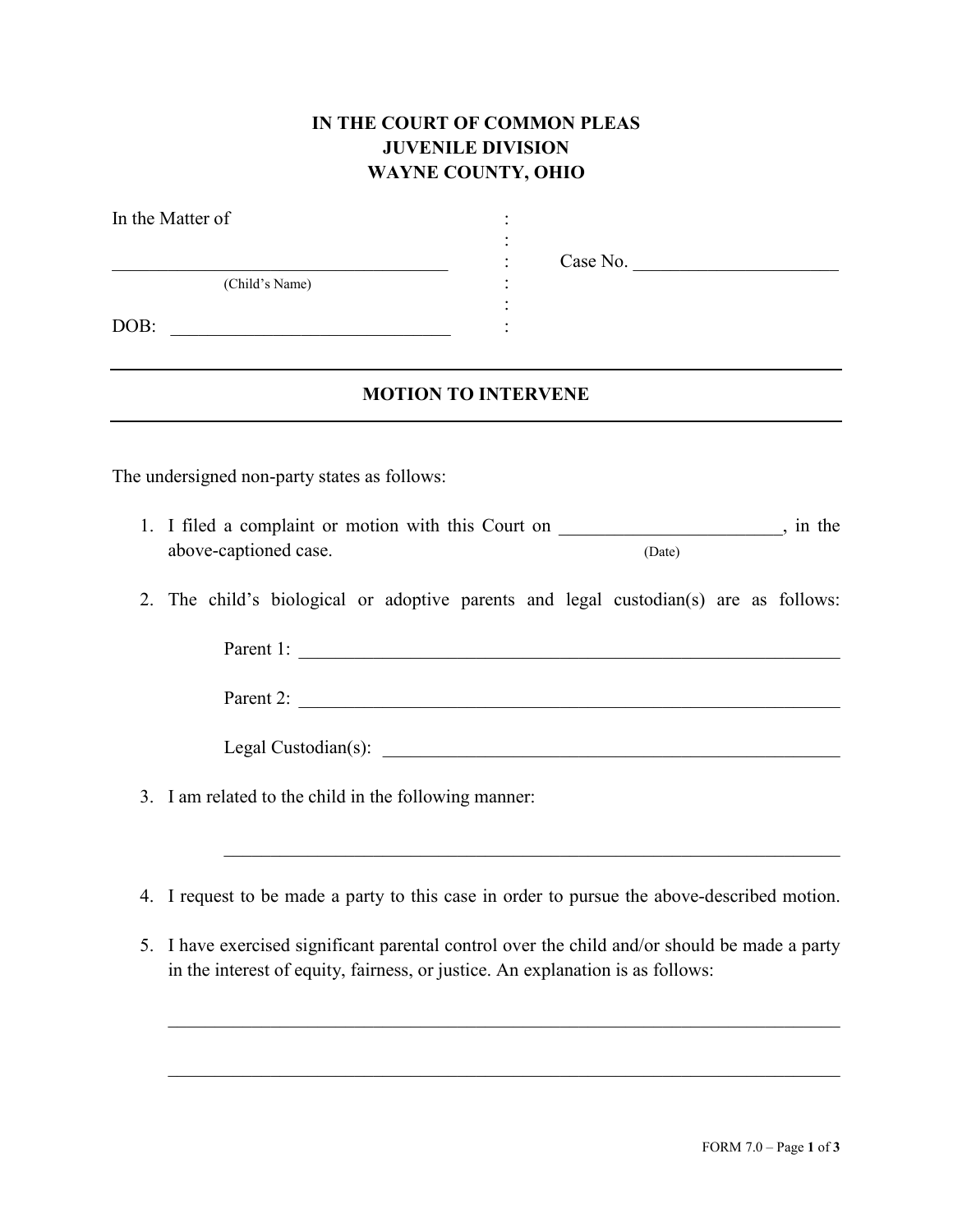By signing below, I represent the above information is truthful and complete to the best of my knowledge.

Signature of Movant

 $\mathcal{L}_\mathcal{L}$ 

 $\mathcal{L}_\mathcal{L}$ 

 $\mathcal{L}_\mathcal{L}$ 

Address

City/State

In \_\_\_\_\_\_\_\_\_\_\_\_\_\_\_\_\_\_\_\_\_\_\_\_\_\_\_ County, Ohio, the above was sworn to and subscribed in my

presence this  $\_\_\_$  day of  $\_\_\_\_\_\_\_\$ .

Notary Public